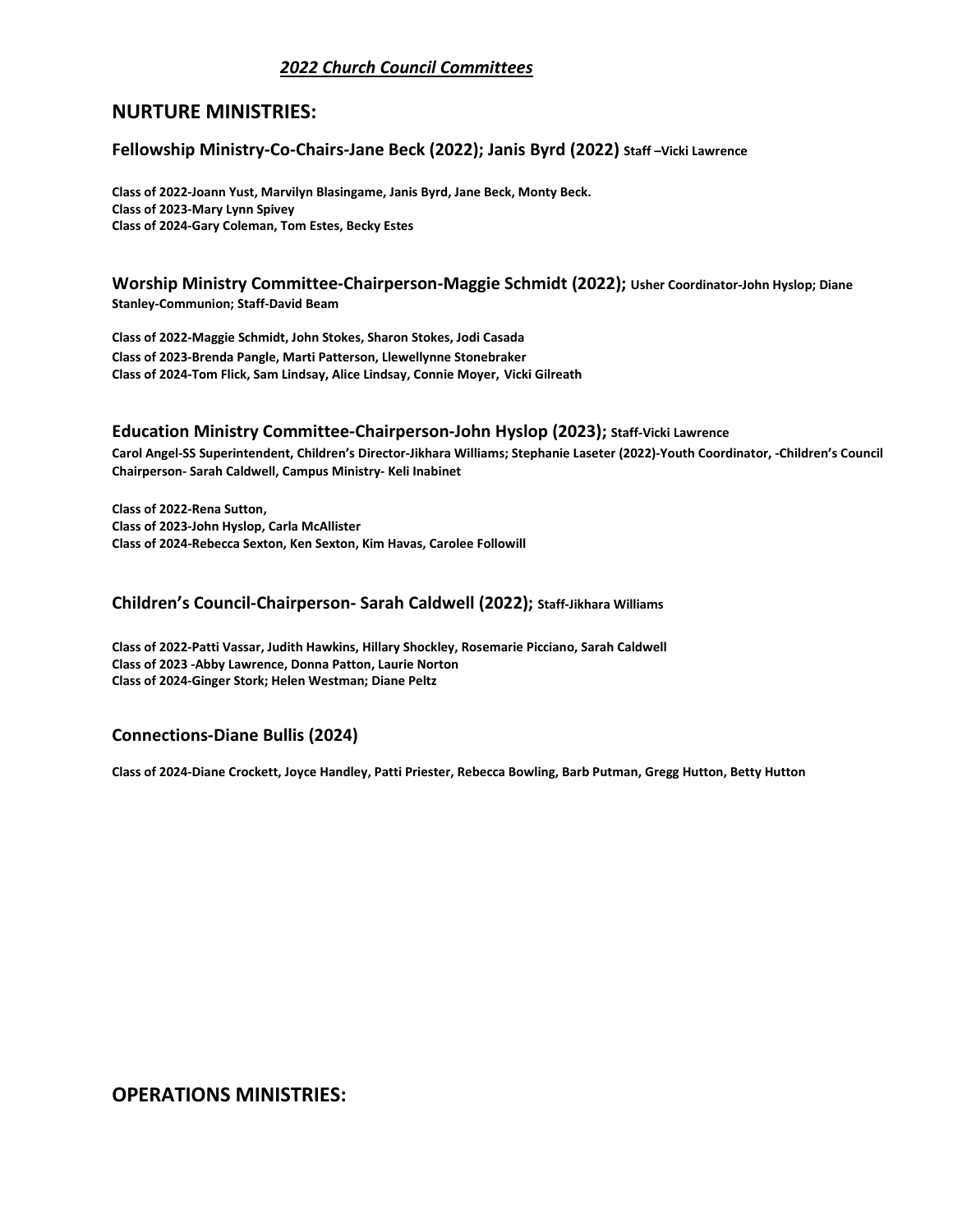# **Finance Ministry Committee-Chairperson- Dan Tyler (2022); Ben Laseter (2023) Lay Leader-Jodi Casada**

**(2023), SPRC Chairperson-Kristy Smith (2022), Lay Delegate to Annual Conference-Bob Williams (2023), Stewardship Chairs-Kraig Lawrence/Ben Laseter; Endowment Chair-Ed Shatley; Staff- David Beam ; Trustee Chairperson-Anne Hyder; Church Council Chairperson-Stephanie Laseter** 

**Class of 2022-Dan Tyler, Sue Hirsch, Diane Fazioli Class of 2023-Ben Laseter, Monty Beck Class of 2024-Jack Lansford; Carol Messina; Dick Schmidt**

**Stewardship Ministry- Kraig Lawrence (2023); Ben Laseter (2023); Endowment –Ed Shatley; Communicationsappointed Class of 2024-Wes Hirsch; Fred Jones; Lani Hyslop**

#### **Trustees-Chairperson-Anne Hyder (2022); Staff-David Beam**

**Class of 2022-Dwight Deuring, Jason Casada, Tommy Pangle Class of 2023-Melinda Jones, Pete Caldwell, Anne Hyder Class of 2024-James Freeman, Kathy Leedom, Sidney Guy**

#### **Parsonage Ministry Committee-Chairperson-Nancy Scott (2022); Staff-David Beam**

**Class of 2022-Nancy Scott, Sue Moore Class of 2023-Gregg Hutton, Jane Shatley, Jay Alost Class of 2024-Dwight Deuring, Anne Hyder**

**Staff Parish Relations Committee-Chairperson-Kristy Smith (2022); Lay Leader- Jodi Casada (2023); Lay Delegate to Annual conference-Bob Williams (2023); Staff-David Beam** 

**Class of 2022-Kristy Smith, Joyce Handley, Jessica Seymour Class of 2023-Dee Schendel, Frances Guy, James Stork Class of 2024- Chuck Mallonee, Rachel Hoskins, Russ Gale**

#### **Nominations Ministry Committee-Chairperson-Senior Pastor-David Beam; Lay Leader- Jodi Casada (2023)**

**Class of 2022-Molly Phillips, Stephanie Laseter, Jane Shatley Class of 2023-Dick Schmidt, Margaret Freeman, Sue Hirsch Class of 2024-Will Putman, Russell Bowling, Suzie Ledford**

## **Communications- Co-Chairs-Molly Phillips (2022); Staff Representatives-Vicki Lawrence; Kathryn Sellers; Kraig Lawrence**

**Class of 2022-Ginger Stork, Pete Caldwell, Nancy Shope, Molly Phillips Class of 2023-Rachel Hoskins, Beverly Barnett, Class of 2024-Barrett Stork, Taylor Lawrence, Sue Hirsch**